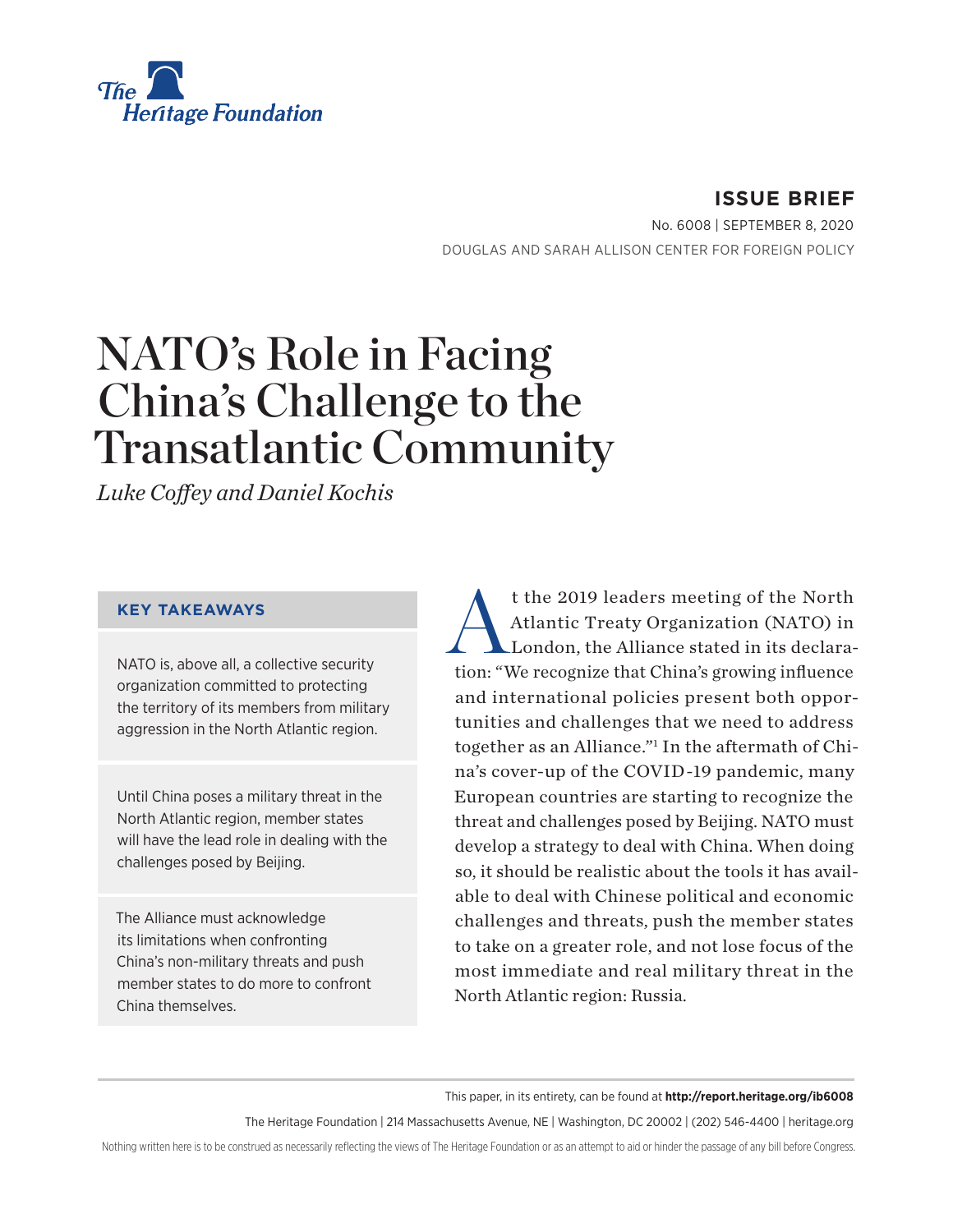## NATO's China Challenge

NATO is first and foremost a collective security organization that is committed to protecting the territory of its member states from military aggression "in the North Atlantic area north of the Tropic of Cancer."2 This makes the question of which approach NATO should take toward China one that is controversial and complex. Those advocating that NATO take on China as a military challenge fail to see how divisive this issue is inside the Alliance, while also failing to recognize the geographical limitations for NATO's area of responsibility as stated clearly in Article 6 of the North Atlantic Treaty.

That there is little agreement within the Alliance on how to deal with China was evident by the fact that here was only *one sentence* devoted to China in the lengthy joint statement released in London. Although this was the first time that NATO mentioned China by name as a "challenge," in the same sentence it also described Beijing as an "opportunity" for the Alliance.

However, merely mentioning China, much less as a "challenge," in an official document was quite the departure from previous official statements from NATO. The 2010 Strategic Concept, which runs 40 pages long and was meant to serve as a guide for NATO dealing with future challenges, does not mention the word "China" once. Neither do the subsequent declarations resulting from the Chicago Summit (2012), the Wales Summit (2014), the Warsaw Summit (2016), or Brussels Summit (2018).

#### Legitimate Concerns

As an organization made up of countries from North America and Europe, there are several aspects of China's behavior that should concern NATO and its members:

- China's attempts through technology giant Huawei to fund and integrate itself into certain parts of Europe's digital infrastructure. This is particularity relevant to the ongoing debate in Europe about fifth-generation (5G) wireless technology.3
- China's increasing investments in critical infrastructure—especially ports and rail.
- China's attempts at dividing European opinion and positions on policy issues using trade and energy dependence created through its Belt and Road Initiative (BRI).4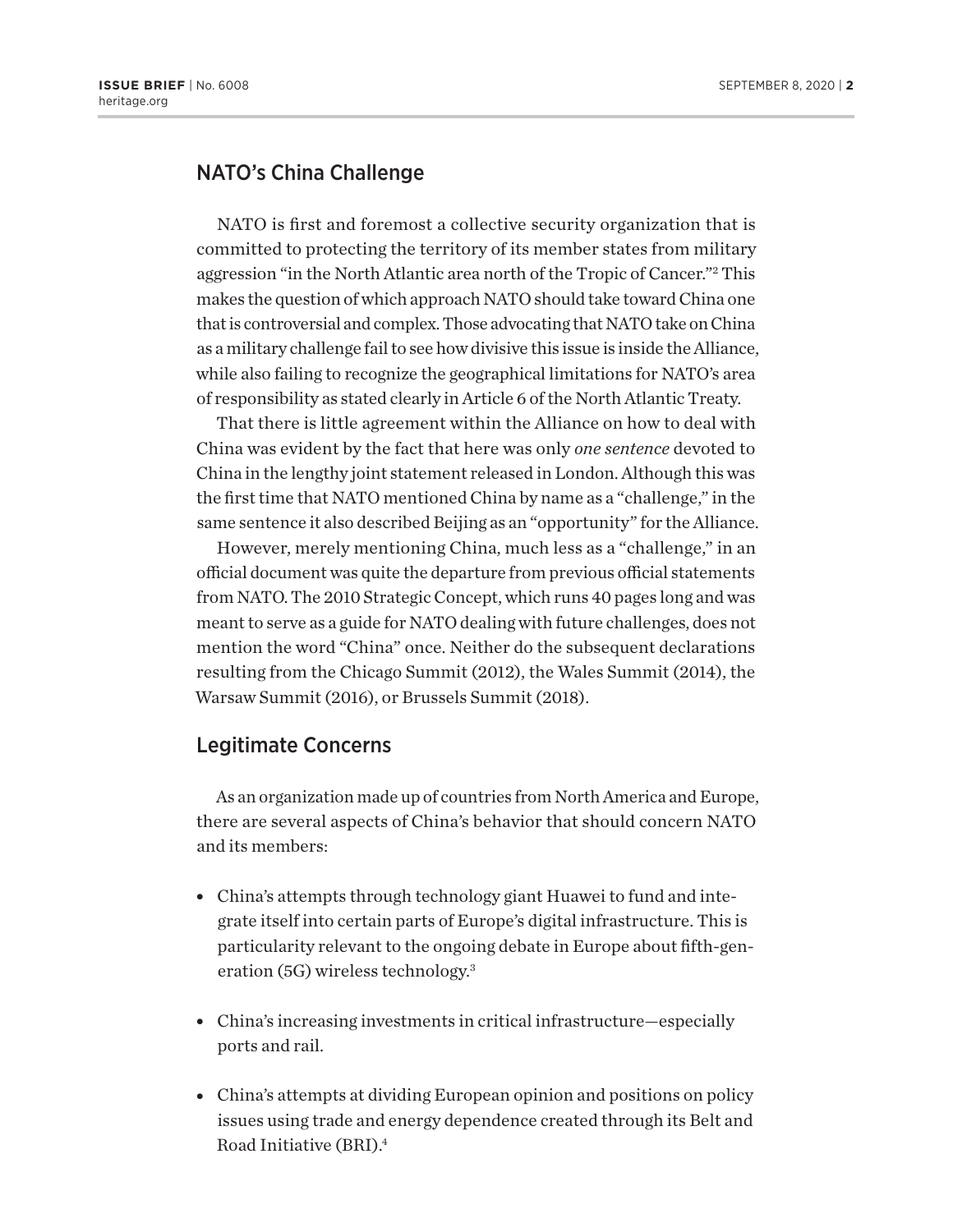- China's oppressive crackdown and mass internment of its Uighur population in Xinjiang province.5
- China's cover-up of the COVID-19 outbreak, which led to a global pandemic costing trillions of dollars and hundreds of thousands of lives.<sup>6</sup>
- China's increasing closeness with Russia—especially as it pertains to military cooperation.
- China's revisionist territorial claims throughout its littoral and along its border with India, and the accompanying challenge to international norms and law.

### A Political and Economic Problem…Right Now

Besides the issue of budding Russian and Chinese military cooperation, these are all mainly economic and political challenges. China's desire to invest in ports and other infrastructure has more to do with its goal of changing Western norms of economic processes by introducing, however gradually and subtly, a system that benefits China.

China is patient and measures its competition with the West in longer horizons. Chinese investments are, in part, meant to build a reservoir of influence to be drawn upon at a later date, and which, in the interim, may erode the democratic political systems of susceptible nations. Chinese loans as part of the BRI threaten to trap countries in a cycle of never-ending debt, which, at times, as in the case of Sri Lanka, ends in Chinese control over strategic infrastructure.

In Europe, Chinese investments have targeted the most vulnerable and fragile nations, especially in the western Balkans. Chinese companies, with Chinese labor, build infrastructure projects funded by Chinese loans, without regard for workers' rights and transparency that characterize American and European investments.

Europe is only now beginning to address the risks inherent in Chinese companies taking part in key technology projects. Both the U.S. and Europe continue to grapple with China's drive to obtain sensitive technologies via company acquisitions, and to outdo the West on future technologies, such as artificial intelligence (AI).

Beijing's drive to invest in, and partially own, key European ports and technology infrastructure requires an economic or political response something that NATO is not well equipped to do. Policymakers should not pretend otherwise.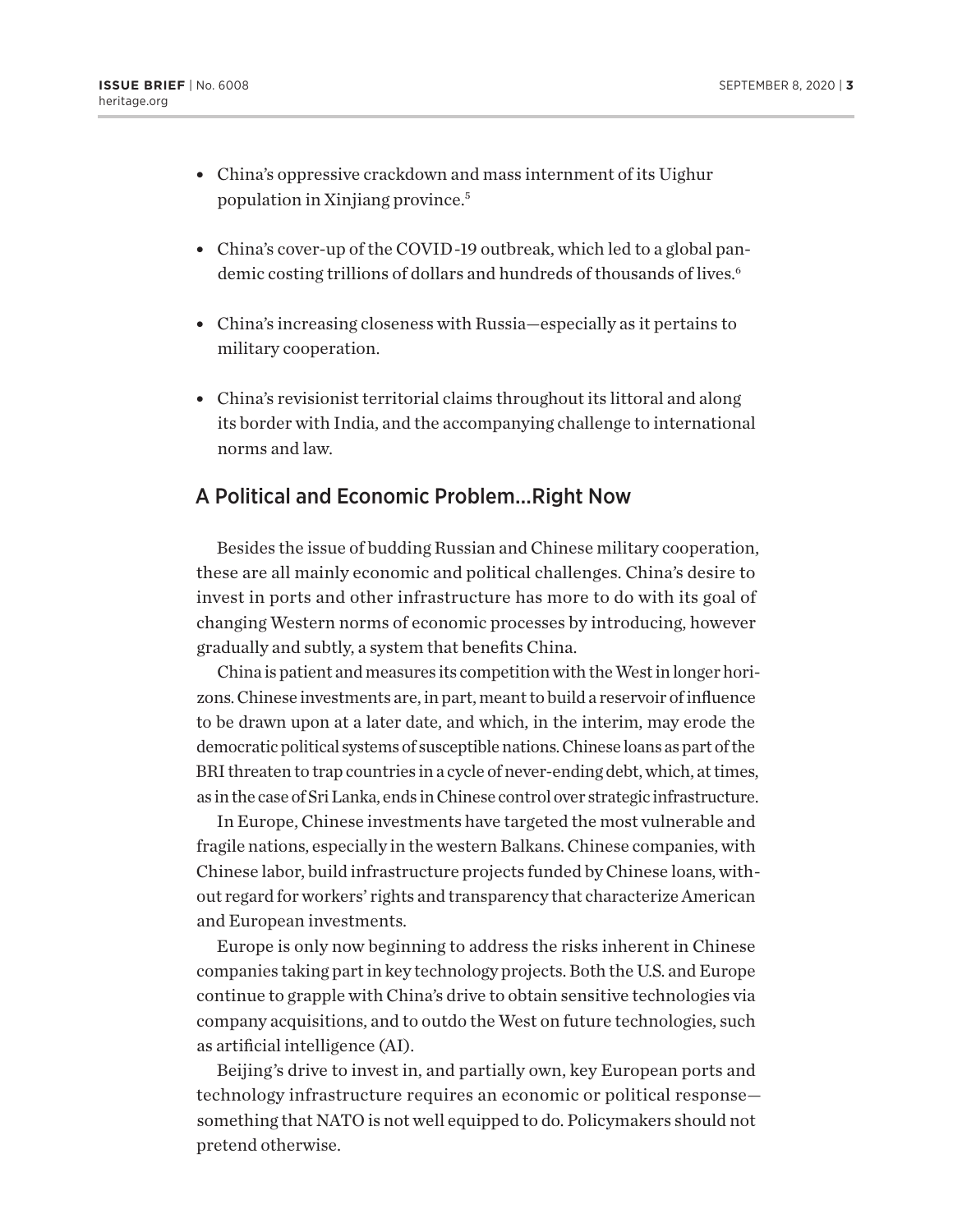## Russian–Chinese Military Cooperation Remains Limited

In 2015, three ships from the Chinese People's Liberation Army Navy (PLAN) joined six ships from the Russian navy in the eastern Mediterranean Sea for the Joint Sea 2015 naval exercise that lasted five days.7 This was the first time that such an exercise took place between the two countries, and at the time of this writing, is the only time it has occurred in the Mediterranean Sea.

In 2017, a Chinese destroyer, frigate, and supply ship visited Kaliningrad as part of an exercise called Joint Sea 2017 that lasted eight days.<sup>8</sup> Again, this was the first and only time that such a military exercise has taken place in the Baltic Sea. In 2018, China's participation in Russia's large-scale Vostok-18 military exercise received considerable media attention. However, China only contributed just over 3,000 soldiers (1 percent) of the 300,000 soldiers that participated in the exercise. Also, China's military presence during the exercise was confined to the regions east of Lake Baikal.

#### NATO Members Must Do More

Individual NATO member states, and even the supranational European Union with its particular policy competencies, have more tools to deal with an emboldened China than does NATO as an institution. NATO can deepen its existing engagements with Indo–Pacific countries. This will ease cooperation with these governments and militaries in the future, and strengthen them (marginally) against Chinese encroachment. It may also contribute to the governments involved reaching common diplomatic positions, on freedom of navigation for instance. But until China poses a military threat in the North Atlantic Region, as an institution created for the purpose of collective security, NATO should have a very limited role when it comes to dealing with the challenges posed by Beijing.

To ensure that NATO can both do its part in the Indo–Pacific and not lose focus on actual military threats closer to home it must:

<sup>l</sup> **Acknowledge the Alliance's limitations when confronting some of China's non-military threats and push member states to do more.** Some of the biggest challenges posed by China to NATO's member states deal with investments in critical infrastructure, disinformation campaigns, and encroachments in the technology sector using Huawei's 5G technology. NATO should not pretend to lead on an issue for which it lacks the needed policy competencies. Therefore,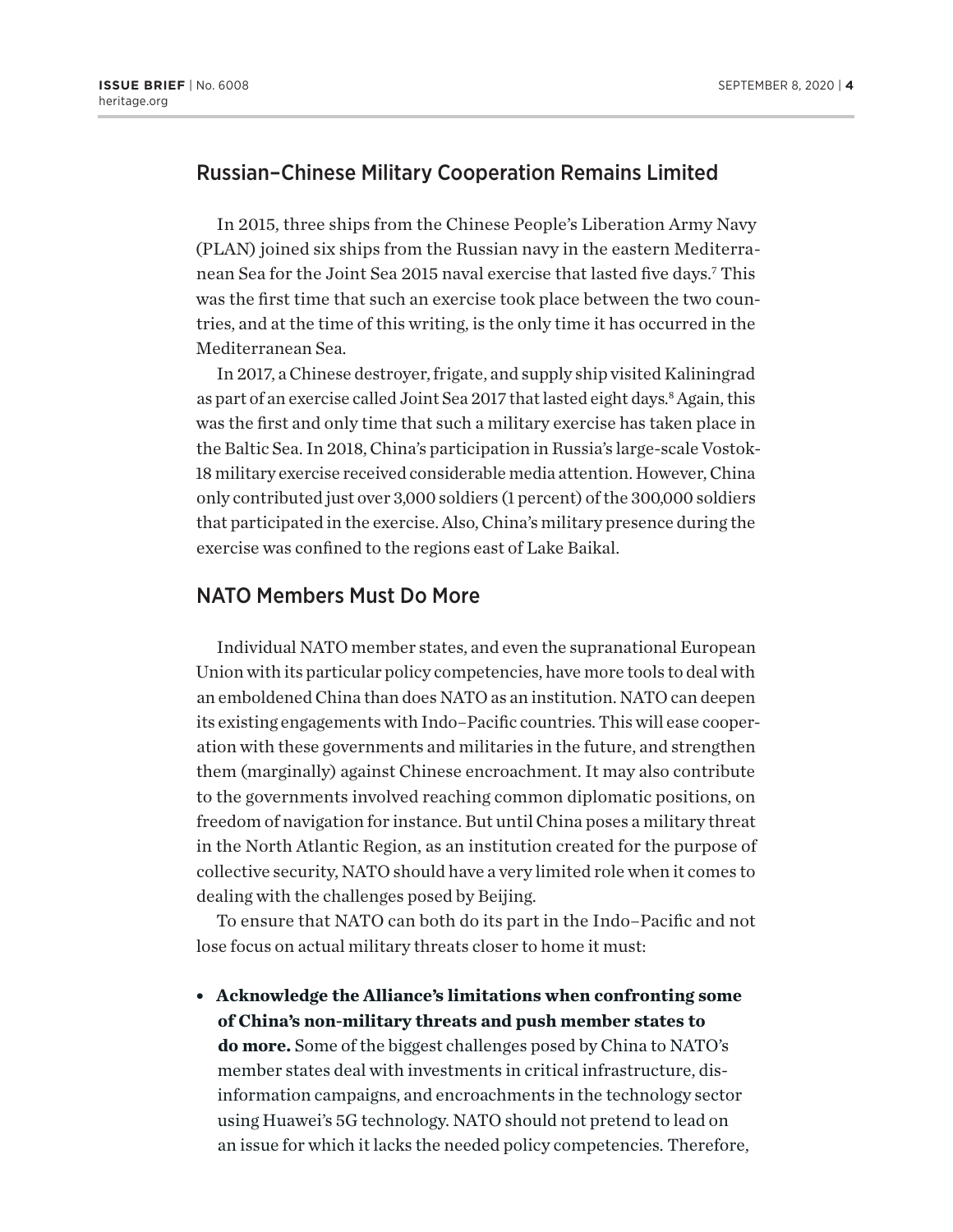while policymakers should look to NATO to provide a robust conventional and nuclear deterrence for members of the Alliance, only the national capitals, and in some cases the EU, have the political and economic tools that can reduce the economic and political threats posed by China.

- <sup>l</sup> **Not let itself be distracted from the Russian threat.** With the BRI creeping inside Europe's borders, the fallout of the COVID-19 pandemic, the mass internment of the Uighur population, and the ongoing 5G debate in Europe, it is no surprise that China is a major concern the for Western policymakers—and rightfully so. However, for NATO, the most immediate threat, and the threat for which it was created and for which it has the tools, is Russia. NATO should focus first and foremost on this threat.
- **Example 3 Fe** realistic about the Chinese military threat facing the **Alliance in the North Atlantic area.** At the time of this writing, Russian–Chinese military activity in NATO's area of responsibility as described in Article 6 of the North Atlantic Treaty has amounted to two different exercises spanning a total of 13 day and, consisting of a total of six PLAN ships over the course of the past five years. While NATO should monitor Russian–Chinese military cooperation, the Alliance must recognize that its number one priority remains Russia.
- **Not let China divide the Alliance.** As seen in the single sentence devoted to China in NATO's joint statement, there is no agreement inside the Alliance on what role, if any, NATO should play in dealing with Beijing. While Alliance unity in the face of Russian aggression is vital, now is not the time for NATO to divide itself over the issue of China. This would only benefit Moscow and Beijing.
- <sup>l</sup> **Ensure that NATO remains a nuclear alliance.** China is a nuclear power with strategic reach. The threats associated with nuclear proliferation make the world more dangerous today than it was during the Cold War, making it critical that NATO maintain its "nuclear culture." As long as the West could face a nuclear threat from any part of the world, including Asia, NATO needs to remain a nuclear alliance*.*
- <sup>l</sup> **Encourage the member states to coordinate a military strategy toward China.** While NATO as an institution should limit its military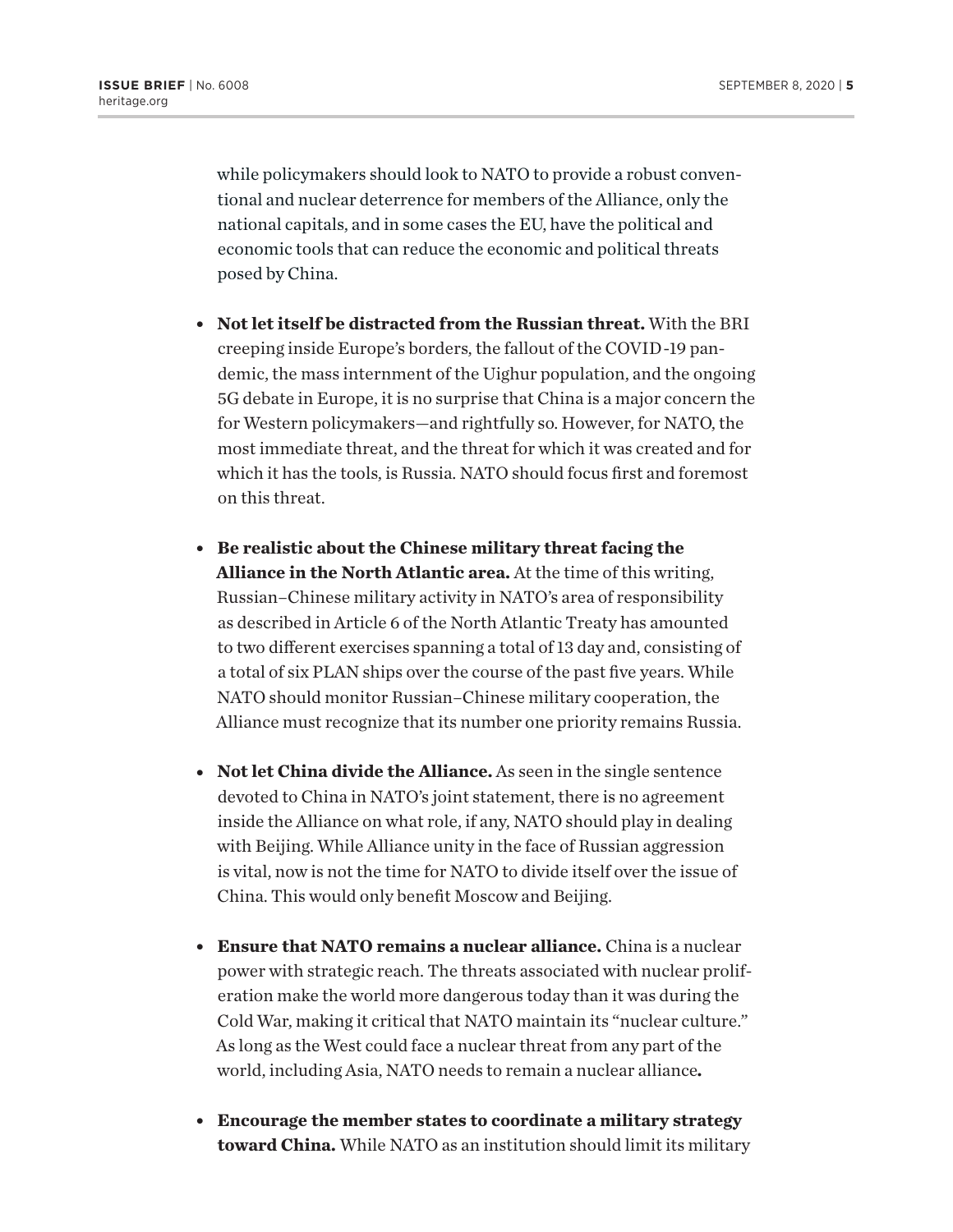focus on China, for certain member states, China is a main driver of foreign and defense policy. This is particularly true of the U.S., and to a lesser extent, Canada, France, and the U.K. Military training exercises in the Indo–Pacific, or Freedom of Navigation Operations in the South China Sea, should be coordinated on a multilateral or bilateral basis at the member-state level.

### **Conclusion**

NATO needs to state clearly what its responsibilities are when it comes to China, and what its approach will be going forward. While doing so, the Alliance must be realistic. China will continue to be a challenge for North America and Europe. NATO must be one tool in the tool box, and not the tool box itself, that Western policymakers use to confront China.

Luke Coffey is Director of the Douglas and Sarah Allison Center for Foreign Policy, of the Kathryn and Shelby Cullom Davis Institute for National Security and Foreign Policy, at The Heritage Foundation. Daniel Kochis is Senior Policy Analyst for European Affairs in the Margaret Thatcher Center for Freedom, of the Davis Institute.